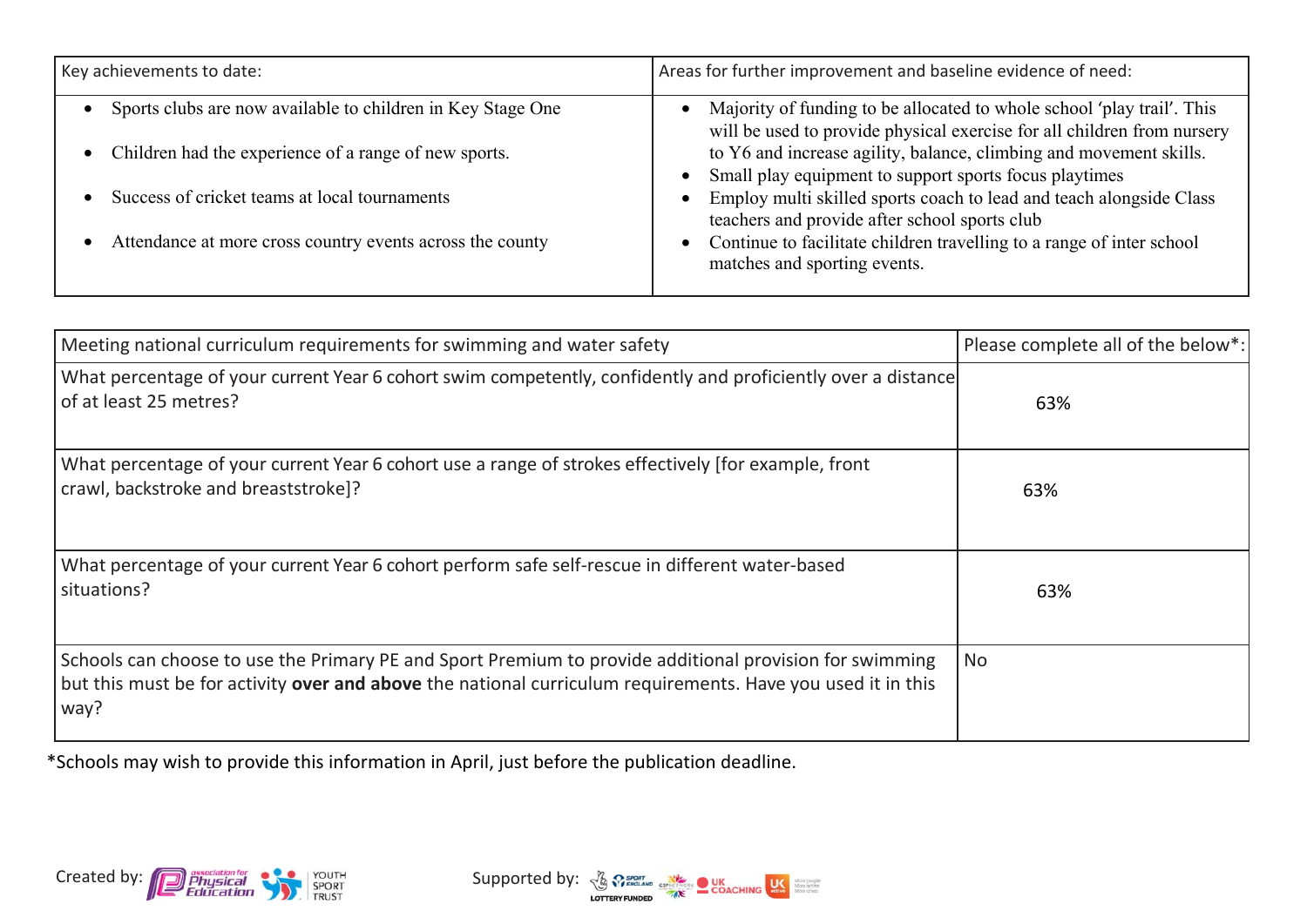| Academic Year: September 2018 --<br>August 2019                                                                                                                                                                                                                                                             | Total fund allocated: £16,740                                                                 | Date Updated: February 2019                                                                                                                                                                                                                                                |                                                                                           |
|-------------------------------------------------------------------------------------------------------------------------------------------------------------------------------------------------------------------------------------------------------------------------------------------------------------|-----------------------------------------------------------------------------------------------|----------------------------------------------------------------------------------------------------------------------------------------------------------------------------------------------------------------------------------------------------------------------------|-------------------------------------------------------------------------------------------|
| Key indicator 1: The engagement of all pupils in regular physical activity - Chief Medical Officer guidelines recommend that<br>primary school children undertake at least 30 minutes of physical activity a day in school                                                                                  |                                                                                               |                                                                                                                                                                                                                                                                            |                                                                                           |
| Develop co-ordination and<br>strength through high level<br>activity trail.<br>Facilitate active playtimes with<br>sports leaders<br>Introduce a whole school daily<br>walk/run<br>House captains to be involved<br>with inter house sporting<br>competitions with children from<br>across each year group. | Install new activity trail<br>Purchase a range of small<br>$\bullet$<br>play sport equipment. | Children have the opportunity at playtime<br>to develop core skills.<br>Children active in designated areas at<br>playtime high uptake of physical activity at<br>playtimes.<br>Leadership - children engaged in<br>organizing activities with equipment.<br>(Sports Crew) | Aim to provide further<br>small scale sports<br>equipment for use on the<br>school field. |
| Key indicator 2: The profile of PE and sport being raised across the school as a tool for whole school improvement                                                                                                                                                                                          |                                                                                               |                                                                                                                                                                                                                                                                            |                                                                                           |
| School focus with clarity on intended<br>impact on pupils:                                                                                                                                                                                                                                                  | Actions to achieve:                                                                           | Evidence and impact:                                                                                                                                                                                                                                                       | Sustainability and suggested<br>next steps:                                               |



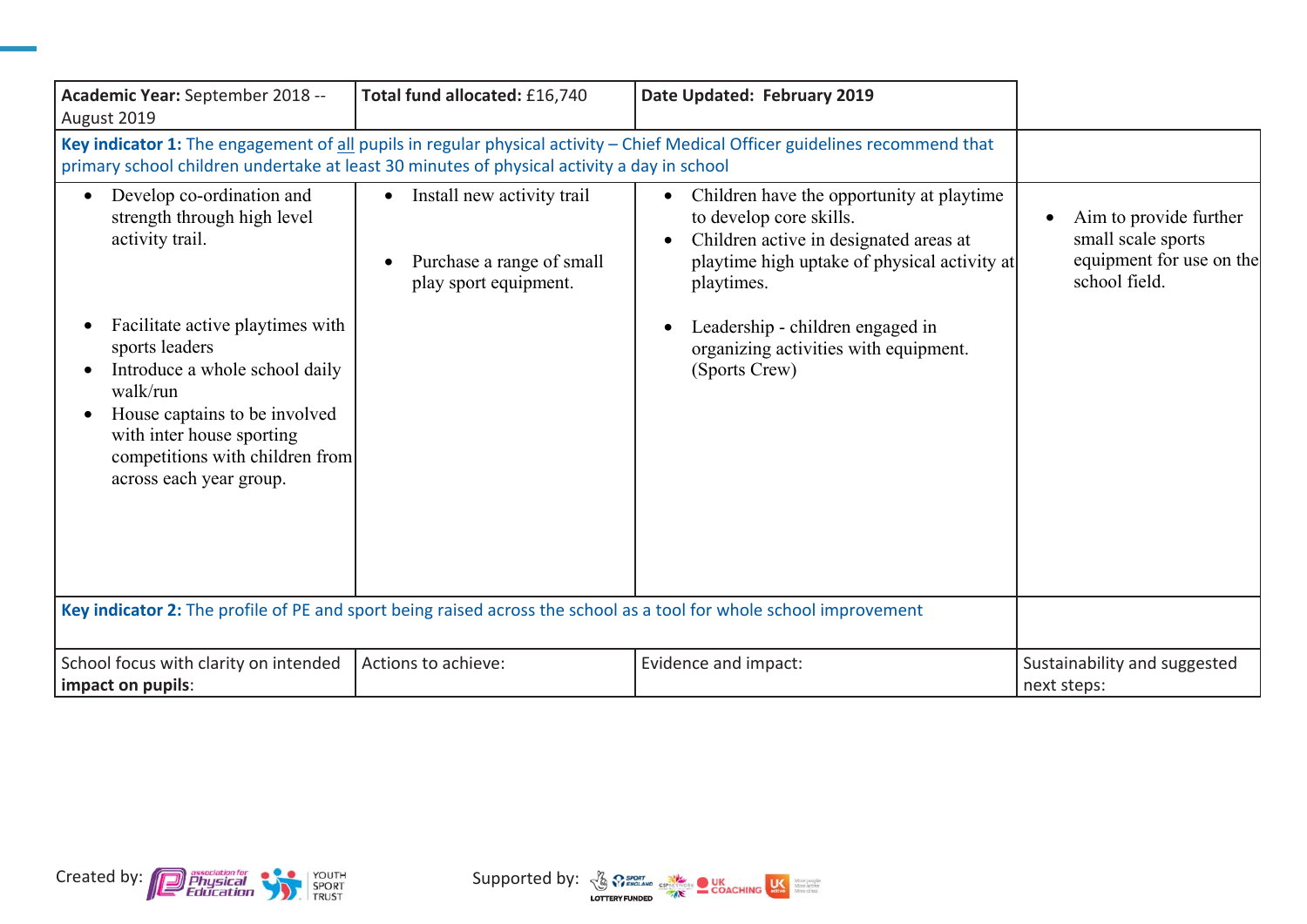| • Celebration of sporting<br>achievements both within and<br>outside of school. | Sporting achievements<br>celebrated in assemblies and<br>the school Bulletin.<br>Provide transport to sporting<br>competitions. | Children within the school take part in a<br>$\bullet$<br>growing range of sports both inside and<br>outside of school.<br>Celebration board in school hall with<br>photographs and certificates of<br>achievement | Purchase of trophies for<br>inter house school<br>competitions.<br>Links made with different<br>clubs in the area |
|---------------------------------------------------------------------------------|---------------------------------------------------------------------------------------------------------------------------------|--------------------------------------------------------------------------------------------------------------------------------------------------------------------------------------------------------------------|-------------------------------------------------------------------------------------------------------------------|
| Inter house sports competitions<br>$\bullet$                                    | Year 6 house captains given<br>responsibility for arranging<br>teams and coaching younger<br>members of the school              |                                                                                                                                                                                                                    |                                                                                                                   |



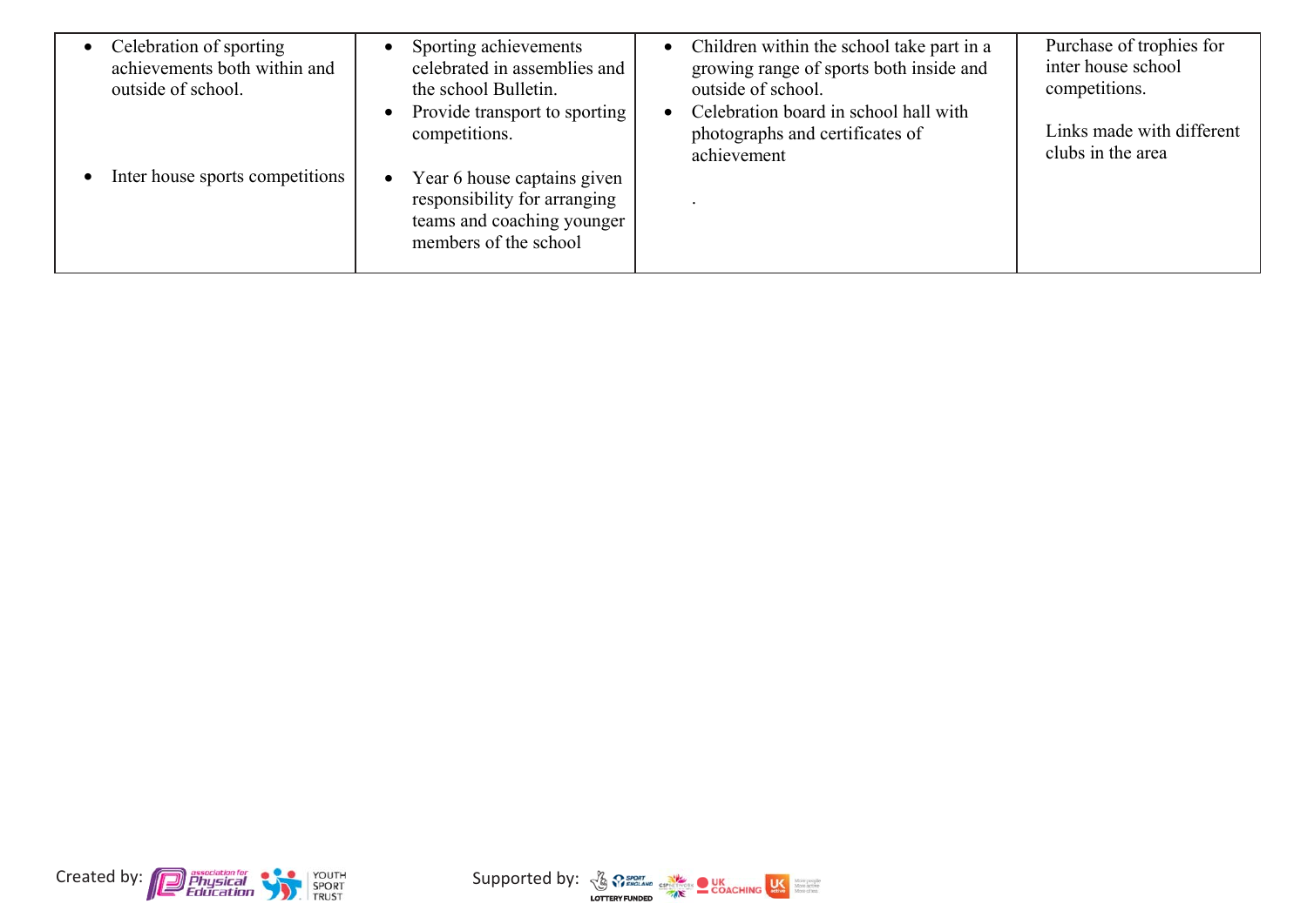| Key indicator 3: Increased confidence, knowledge and skills of all staff in teaching PE and sport                                                                                                                                                                                      |                                                                                                                                                                                                                                                         |                                                                                                                                                                                                                                                                                                                |                                                                                                                                |
|----------------------------------------------------------------------------------------------------------------------------------------------------------------------------------------------------------------------------------------------------------------------------------------|---------------------------------------------------------------------------------------------------------------------------------------------------------------------------------------------------------------------------------------------------------|----------------------------------------------------------------------------------------------------------------------------------------------------------------------------------------------------------------------------------------------------------------------------------------------------------------|--------------------------------------------------------------------------------------------------------------------------------|
| School focus with clarity on intended Actions to achieve:<br>impact on pupils:                                                                                                                                                                                                         |                                                                                                                                                                                                                                                         | Evidence and impact:                                                                                                                                                                                                                                                                                           | Sustainability and suggested<br>next steps:                                                                                    |
| Teaching staff to work with<br>$\bullet$<br>specialist coaches to broaden<br>their knowledge of teaching<br>specific sports disseminate to<br>the rest of the staff.<br>Teachers to use whole school<br>teaching approach - real PE                                                    | Move from individual<br>$\bullet$<br>specialist coaches to multi<br>skilled coaches offering and<br>demonstrating a variety of<br>sports<br>Staff to receive training<br>$\bullet$<br>sessions in association with<br>executive head's other<br>school. | Improved subject knowledge and confidence<br>of staff.<br>• Acquisition of knowledge of new sports and<br>raised confidence in teaching them.<br>The teaching of PE and skills will follow a<br>$\bullet$<br>programme of study with each year group<br>building on and developing previously<br>taught skills | Staff to share new skills as<br>part of CPD sessions with<br>other staf f members as part<br>of weekly staff meeting<br>agenda |
| Key indicator 4: Broader experience of a range of sports and activities offered to all pupils<br>School focus with clarity on intended Actions to achieve:<br>impact on pupils:                                                                                                        |                                                                                                                                                                                                                                                         | Evidence and impact:                                                                                                                                                                                                                                                                                           | Sustainability and suggested<br>next steps:                                                                                    |
| Provide opportunities for the<br>$\bullet$<br>pupils to try new sports by<br>employing a multi skilled<br>professional coach who is able<br>to develop different<br>approahces<br>Encourage children who do<br>$\bullet$<br>not currently take part in<br>extra-curricular activities. | Invite local members from<br>sports clubs into school to<br>promote engagement in<br>sport outside of school.<br>Book coaches to give<br>$\bullet$<br>pupils the experience of<br>unfamiliar sports.                                                    | Children that find team and competitive<br>sports difficult have gained greater<br>confidence and self-esteem by taking part in<br>activities that feel 'different' to normal PE<br>We have seen an increase in children who<br>don't normally have an interest in sport<br>choosing to attend clubs           | • Offer additional extra-<br>curricular activities to<br>meet the interests of the<br>children.                                |
| Key indicator 5: Increased participation in competitive sport                                                                                                                                                                                                                          |                                                                                                                                                                                                                                                         |                                                                                                                                                                                                                                                                                                                |                                                                                                                                |